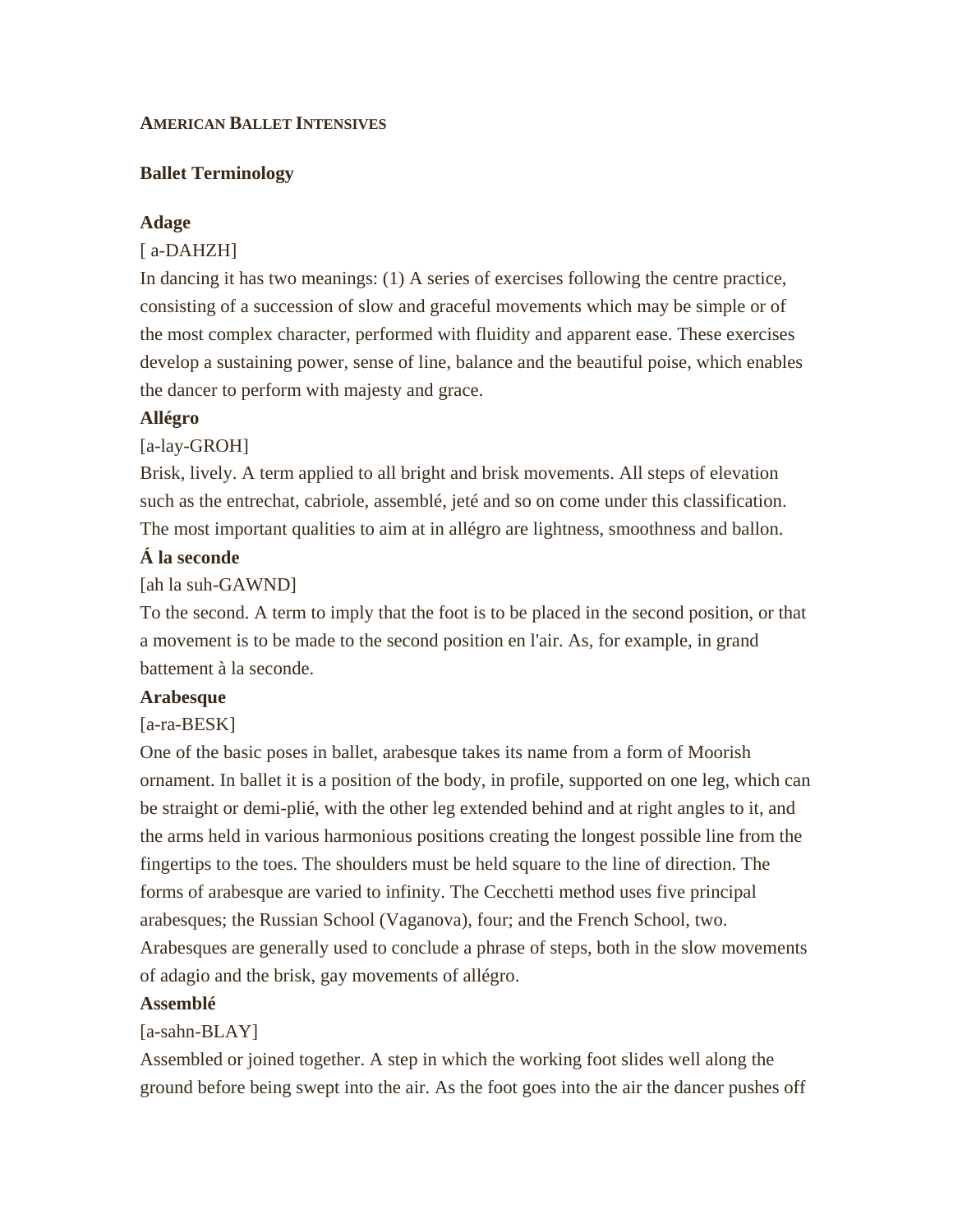the floor with the supporting leg, extending the toes. Both legs come to the ground simultaneously in the fifth position.

## **Attitude**

# [a-tee-TEWD]

A particular pose in dancing derived by Carlo Blasis from the statue of Mercury by Giovanni da Bologna. It is a position on one leg with the other lifted in back, the knee bent at an angle of 90 degrees and well turned out so that the knee is higher than the foot. The supporting foot may be à terre, sur la pointe or sur la demi-pointe. The arm on the side of the raised leg is held over the head in a curved position while the other arm is extended to the side. There are a number of attitudes according to the position of the body in relation to the audience.

# **Á terre**

# [a tehr]

On the ground. This term indicates: (1) that the entire base of the supporting foot or feet touches the ground; (2) that the foot usually raised in a pose is to remain on the ground with the toes extended.

# **Ballet**

[ba-LAY]

A theatrical work or entertainment in which a choreographer has expressed his ideas in group and solo dancing to a musical accompaniment with appropriate costumes, scenery and lighting.

Ballet master, ballet mistress

The person in a ballet company whose duty is to give the daily company class and to rehearse the ballets in the company repertoire.

# **Ballotté**

[ba-law-TAY]

Tossed. This step consists of coupé dessous and coupé dessus performed in a series with a rocking, swinging movement. The step may be performed with straight knees at 45 degrees or with développés at 90.

**Balletomane** 

A ballet fan or enthusiast. The word was invented in Russia in the early nineteenth century.

# **Barre**

[bar]

The horizontal wooden bar fastened to the walls of the ballet classroom or rehearsal hall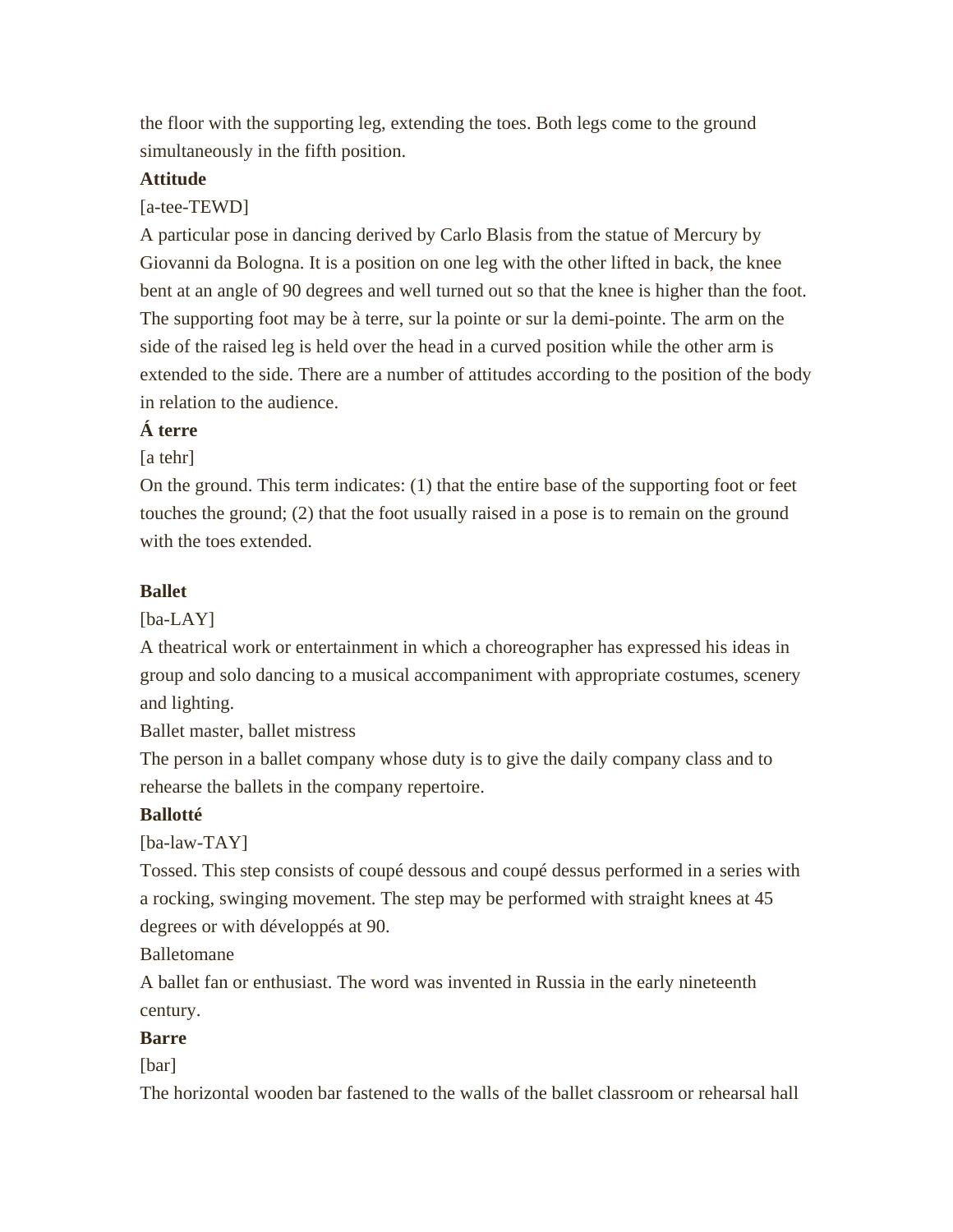which the dancer holds for support. Every ballet class begins with exercices at the bar. See Exercices à la barre.

### **Battement tendu**

# [bat-MAHN tahn-DEW]

stretched. The working foot slides from the first or fifth position to the second or fourth position without lifting the toe from the ground. When the foot reaches the position pointe tendue, it then returns to the first or fifth position.

# **Battement dégagé**

# [bat-MAHN day-ga-ZHAY]

Disengaged battement. A term of the Cecchetti method. The battement dégagé is similar to the battement tendu but is done at twice the speed and the working foot rises about four inches from the floor with a well-pointed toe, then slides back into the first or fifth position.

# **Battement frappé**

# [bat-MAHN fra-PAY]

Struck battement. An exercise in which the dancer forcefully extends the working leg from a cou-de-pied position to the front, side or back. This exercise strengthens the toes and insteps and develops the power of elevation.

degrees.

### **Bras**

[brah]

Arms.

### **Bras bas**

[brah bah]

Arms low or down. This is the dancer's "attention." The arms form a circle with the palms facing each other and the back edge of the hands resting on the thighs. The arms should hang quite loosely but not allowing the elbows to touch the sides.

### **Brisé**

[bree-ZAY] Broken, breaking. A small beating step in which the movement is broken. Brisés are commenced on one or two feet and end on one or two feet. They are done dessus, dessous, en avant and en arrière. Fundamentally a brisé is an assemblé beaten and traveled. The working leg brushes from the fifth position to the second position so that the point of the foot is a few inches off the ground, and beats in front of or behind the other leg, which has come to meet it; then both feet return to the ground simultaneously in demi-plié in the fifth position.

### **Brisé volé**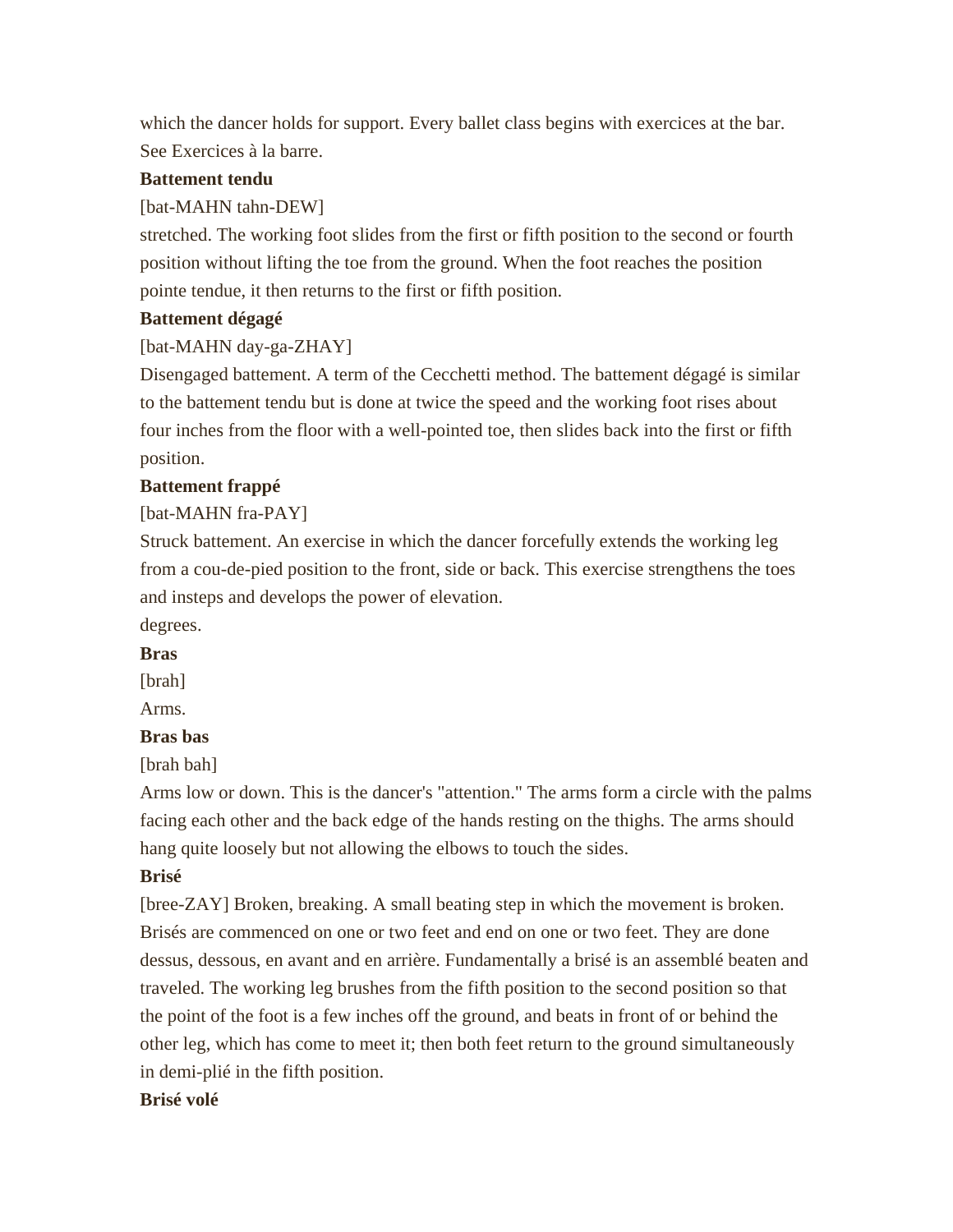[bree-ZAY vaw-LAY] Flying brisé. In this brisé the dancer finishes on one foot after the beat, the other leg crossed either front or back. The foundation of this step is a fouetté movement with a jeté battu. In the Russian and French Schools the raised leg finishes sur le cou-de-pied devant or derrière and the brisé volé is done like a jeté battu. In the Cecchetti method, the working foot passes through the first position to the fourth position, the calves are beaten together and on alighting the free leg is extended forward or back with a straight knee.

#### **Cinq**

[senk]

Five. As, for example, in entrechat cinq.

#### **Cinq positions des pieds**

[sen paw-zee-SYAWN day pyay]

Five positions of the feet. There are five basic positions of the feet in classical ballet, and every step or movement is begun and ended in one or another of these positions, which were established by Pierre Beauchamp, maître de ballet of the Académie Royale de Musique et de Danse from 1671 to 1687.

#### **Cinquième**

[sen-KYEM]

Fifth. As in cinquième arabesque.

#### **Cabriole**

[ka-bree-AWL]

Cabriole. An allegro step in which the extended legs are beaten in the air. Cabrioles are divided into two categories: petite, which are executed at 45 degrees, and grande, which are executed at 90 degrees. The working leg is thrust into the air, the underneath leg follows and beats against the first leg, sending it higher. The landing is then made on the underneath leg. Cabriole may be done devant, derrière and à la seconde in any given position of the body such as croisé, effacé, écarté, etc

#### **Cavalier**

The male partner of the ballerina

#### **Cecchetti Method**

Enrico Cecchetti, one of the world's outstanding teachers of ballet, established a system of passing on the tradition of ballet to future generations of dancers. This system, the Cecchetti method, was codified and recorded by Cyril Beaumont, Stanislas Idzikowski, Margaret Craske and Derra de Moroda. The method has a definite program of strict routine and includes a table of principal set daily exercises for each day of the week. The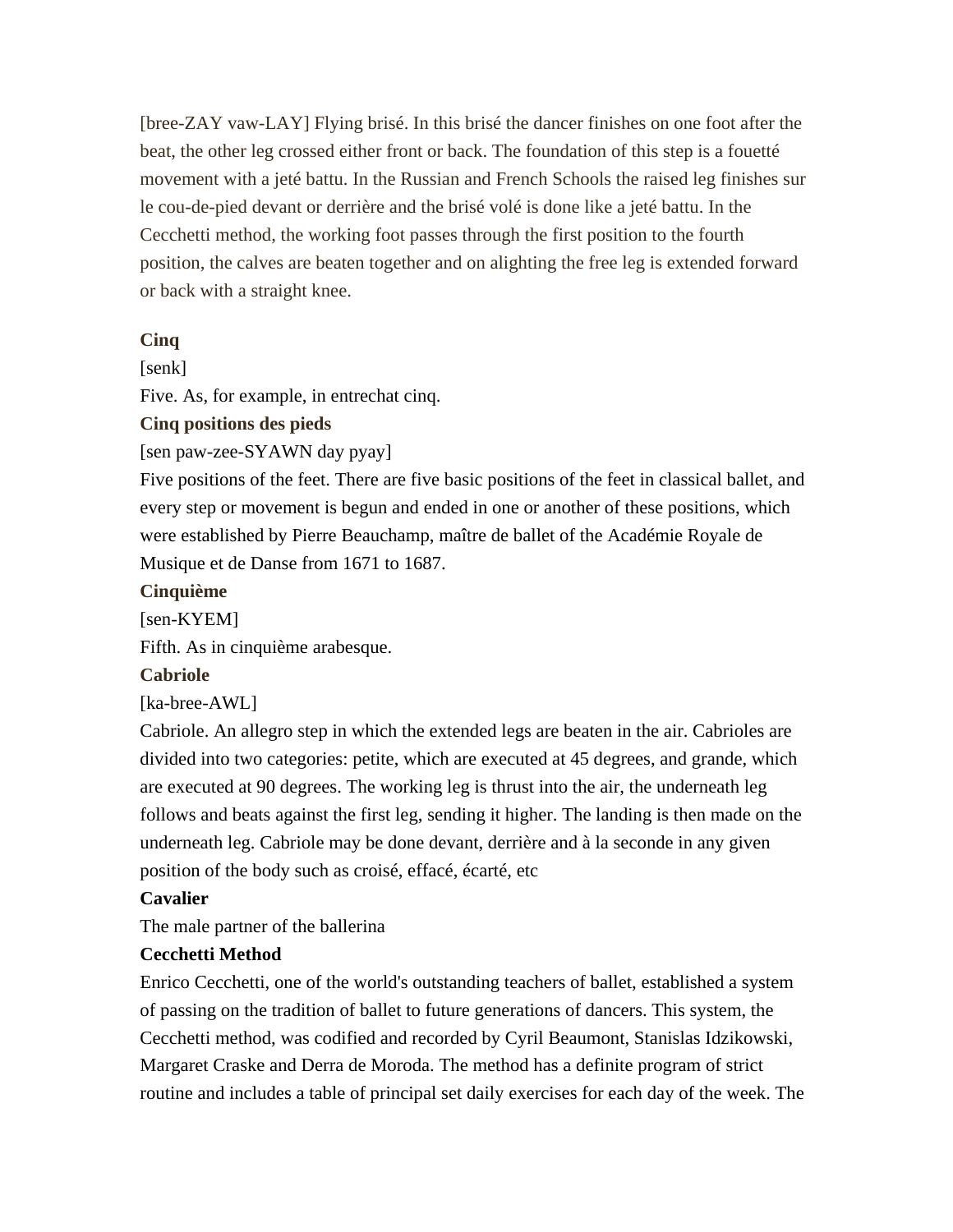Cecchetti Society was formed in London in 1922 to perpetuate his method of teaching. In 1924 the Society was incorporated into the Imperial Society of Teachers of Dancing. Entrance to the Society is by examination and students must pass through a carefully graded system which has done much to raise the standard of dancing and teaching throughout the British Empire.

## **Centre Practice**

Centre practice, or exercices au milieu, is the name given to a group of exercises similar to those à la barre but performed in the centre of the room without the support of the bar. These exercises are usually performed with alternate feet and are invaluable for obtaining good balance and control.

# **Chaînés**

[sheh-NAY]

Chains, links. This is an abbreviation of the term "tours chaînés déboulés": a series of rapid turns on the points or demi-pointes done in a straight line or in a circle.

### **Chassé**

[sha-SAY] Chased. A step in which one foot literally chases the other foot out of its position; done in a series.

# **Choreographer**

This is the term applied to one who composes or invents ballets or dances.

### **Choreography**

This is a term used to describe the actual steps, groupings and patterns of a ballet or dance composition.

# **Classical ballet**

(1) The traditional style of ballet, which stresses the academic technique developed through the centuries of the existence of ballet.

(2) A ballet in which the style and structure adhere to the definite framework established in the nineteenth century. Examples of classical ballets are Coppélia, The Sleeping Beauty, The Nutcracker and Swan Lake.

# **Coda**

(1) The finale of a classical ballet in which all the principal dancers appear separately or with their partners.

(2) The final dance of the classic pas de deux, pas de trois or pas de quatre.

**Corps** 

[kawr]

Body.

**Corps de ballet**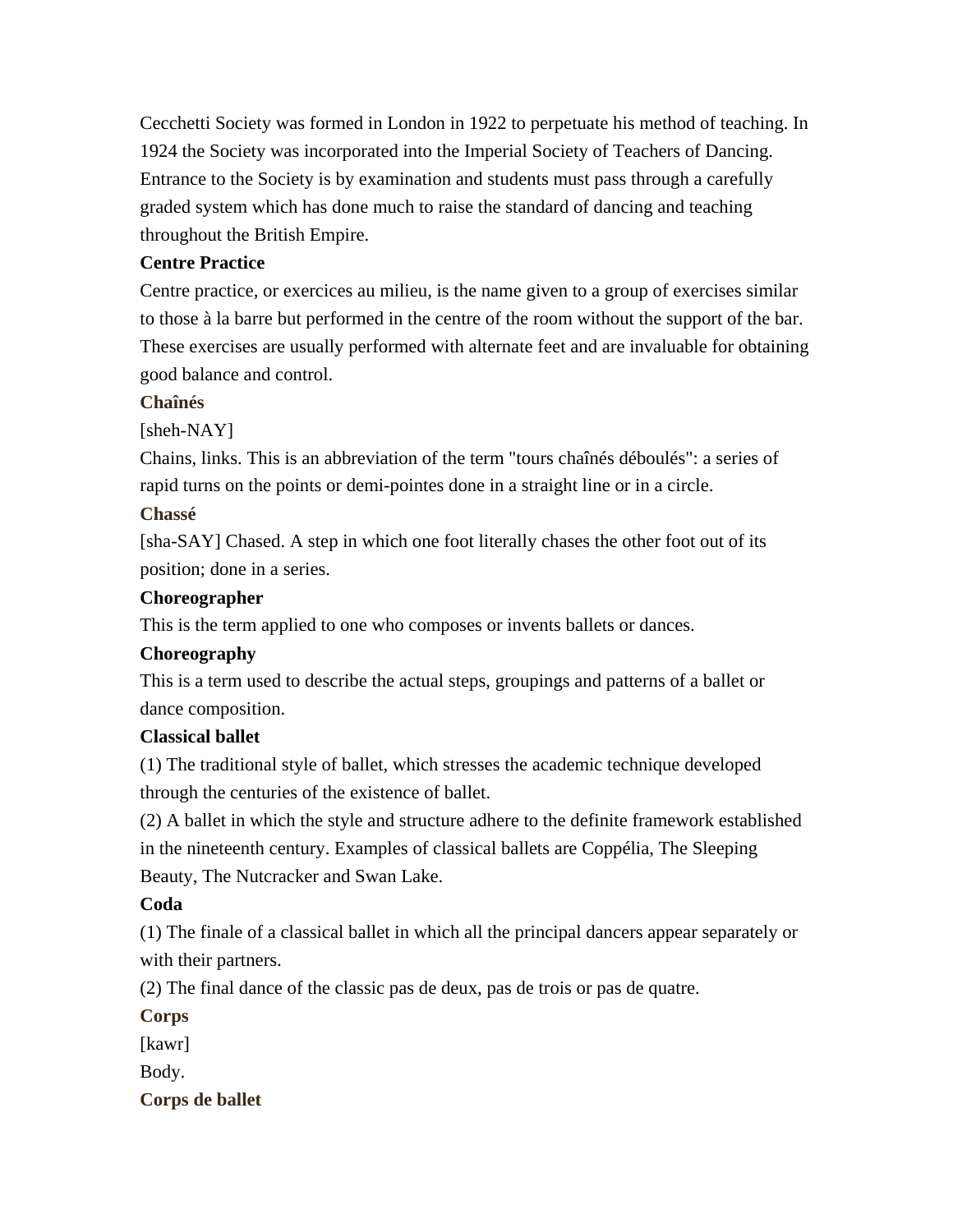[kawr duh ba-LAY] The dancers in a ballet who do not appear as soloists. **Couru** [koo-REW] Running. As, for example, in pas de bourrée couru. **Croisé** [kmJah-ZAY] Crossed. One of the directions of épaulement. The crossing of the legs with the body

placed at an oblique angle to the audience. The disengaged leg may be crossed in the front or in the back.

#### **Danse**

[dahnss]

Dance.

#### **Danse de caractère**

[dahnss duh ka-rak-TEHR]

Dance of character, character dance. Any national or folk dance, or a dance based on movements associated with a particular profession, trade, personality or mode of living. See Mazurka and Polonaise.

#### **De côté**

[duh koh-TAY]

Sideways. Used to indicate that a step is to be made to the side, either to the right or to the left.

### **Demi-plié**

[duh-MEE-plee-AY]

Half-bend of the knees. All steps of elevation begin and end with a demi-plié.

# **Derrière**

[deh-RYEHR]

Behind, back. This term may refer to a movement, step or placing of a limb in back of the body. In reference to a particular step, the addition of derrière implies that the working foot is closed at the back.

### **Dessous**

[duh-SOO]

Under. Indicates that the working foot passes behind the supporting foot. As, for example, in pas de bourrée dessous.

### **Dessus**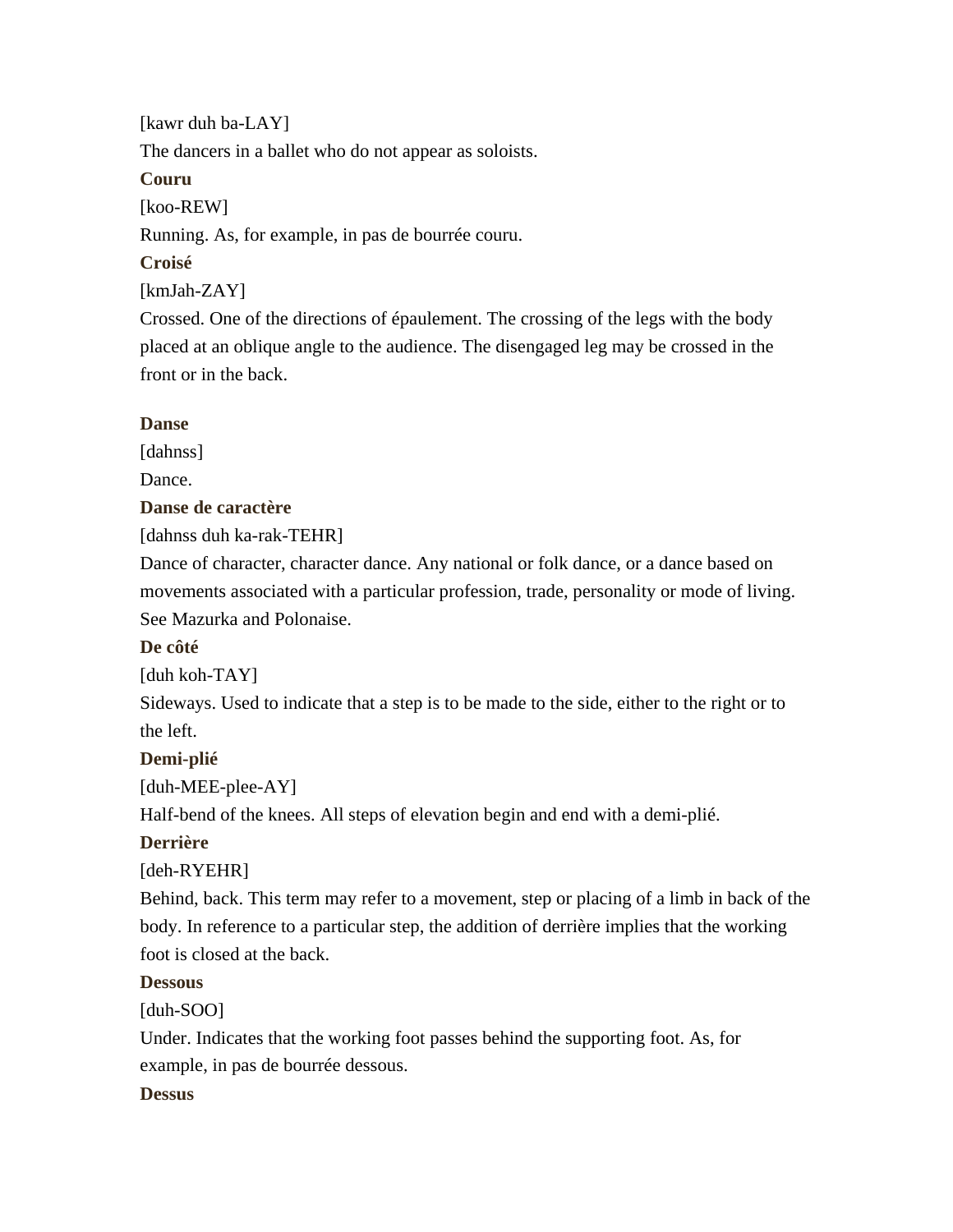#### [duh-SEW]

Over. Indicates that the working foot passes in front of the supporting foot. As, for example, in pas de bourrée dessus.

## **Deux**

[duh]

Two.

#### **Deuxième**

[duh-ZYEM]

Second.

### **Devant**

[duh-VAHN]

In front. This term may refer to a step, movement or the placing of a limb in front of the body. In reference to a particular step the addition of the word "devant" implies that the working foot is closed in the front

### **Divertissement**

[dee-vehr-tees-MAHNT]

Diversion, enjoyment. A suite of numbers called "entrées," inserted into a classic ballet. These short dances are calculated to display the talents of individuals or groups of dancers.

### **Dix**

Ten.

### **Double**

[DOO-bluh]

Double. As, for example, in pirouette double (a double pirouette).

### **Double cabriole**

[DOO-bluh ka-bree-AWL]

Double cabriole. This is a cabriole in which one leg strikes the other in the air two or more times before landing.

# **Échappé**

[ay-sha-PAY]

Escaping or slipping movement. An échappé is a level opening of both feet from a closed to an open position. There are two kinds of échappés: échappé sauté, which is done with a spring from the fifth position and finishes in a demi-plié in the open position, and échappé sur les pointes, or demi-pointes, which is done with a relevé and has straight knees when in the open position. In each case échappés are done to the second or fourth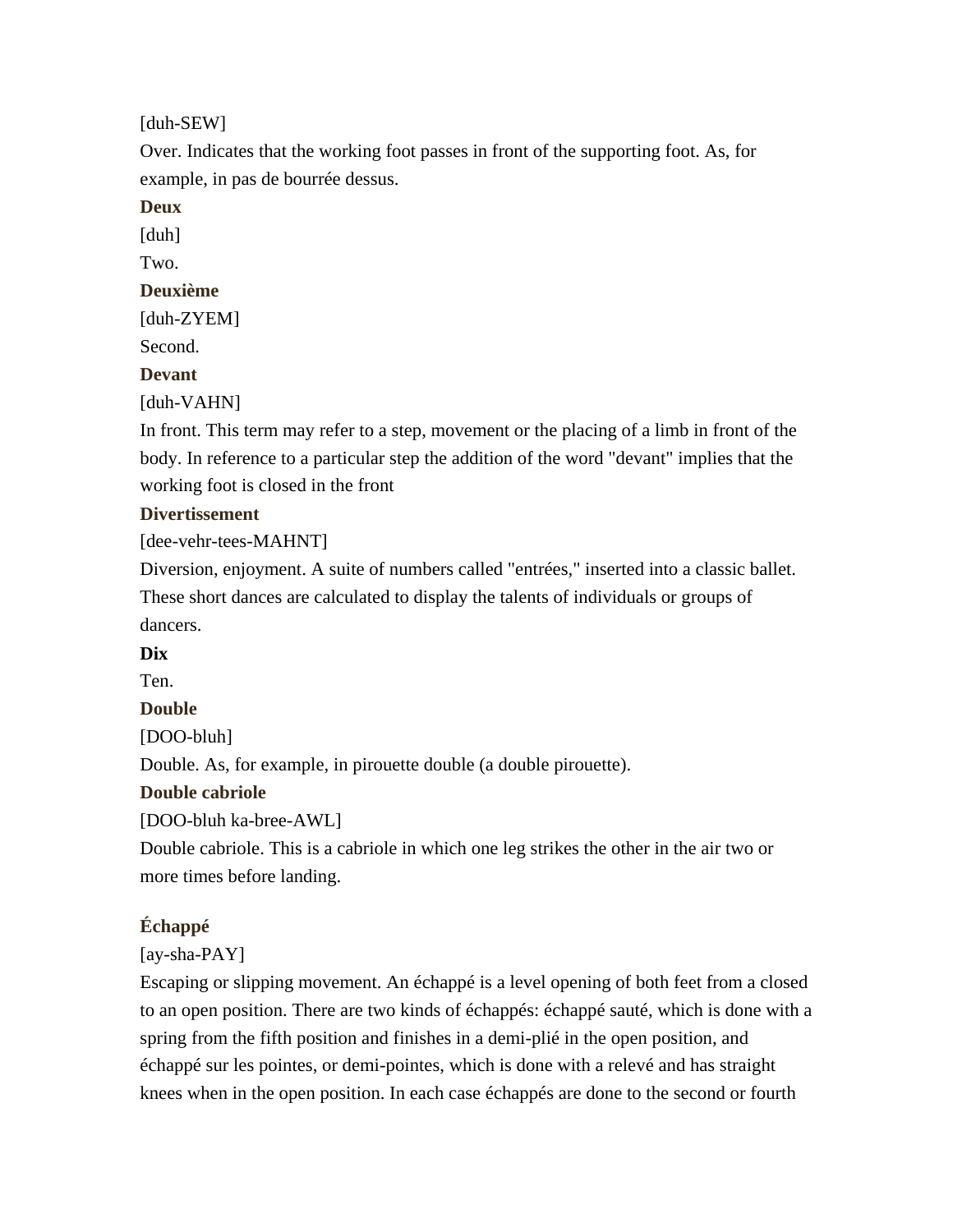position, both feet traveling an equal distance from the original center of gravity.

# **Effacé**

[eh-fa-SAY]

Shaded. One of the directions of épaulement in which the dancer stands at an oblique angle to the audience so that a part of the body is taken back and almost hidden from view. This direction is termed "ouvert" in the French method. Effacé is also used to qualify a pose in which the legs are open (not crossed). This pose may be taken devant or derrière, either à terre or en l'air.

# **En arrière**

[ah na-RYEHR]

Backward. Used to indicate that a step is executed moving away from the audience. As, for example, in glissade en arrière.

# **En avant**

[ah na-VAHN]

Forward. A direction for the execution of a step. Used to indicate that a given step is executed moving forward, toward the audience. As, for example, in glissade en avant.

# **É carté**

[ay-har-TAY]

Separated, thrown wide apart. Écarté is one of the eight directions of the body, Cecchetti method. In this position the dancer faces either one of the two front corners of the room. The leg nearer the audience is pointed in the second position à terre or raised to the second position en l'air. The torso is held perpendicular. The arms are held en attitude with the raised arm being on the same side as the extended leg.

# **En croix**

[ahn krwah]

In the shape of a cross. Indicates that an exercise is to be executed to the fourth position front, to the second position and to the fourth position back, or vice versa. As, for example, in battements tendus en croix.

# **En l'air**

[ahn lehr]

In the air. Indicates: (1) that a movement is to be made in the air; for example, rond de jambe en l'air; (2) that the working leg, after being opened to the second or fourth position à terre, is to be raised to a horizontal position with the toe on the level of the hip.

# **En tournant**

# [ahn toor-NAHN]

Turning. Indicates that the body is to turn while executing a given step. As, for example,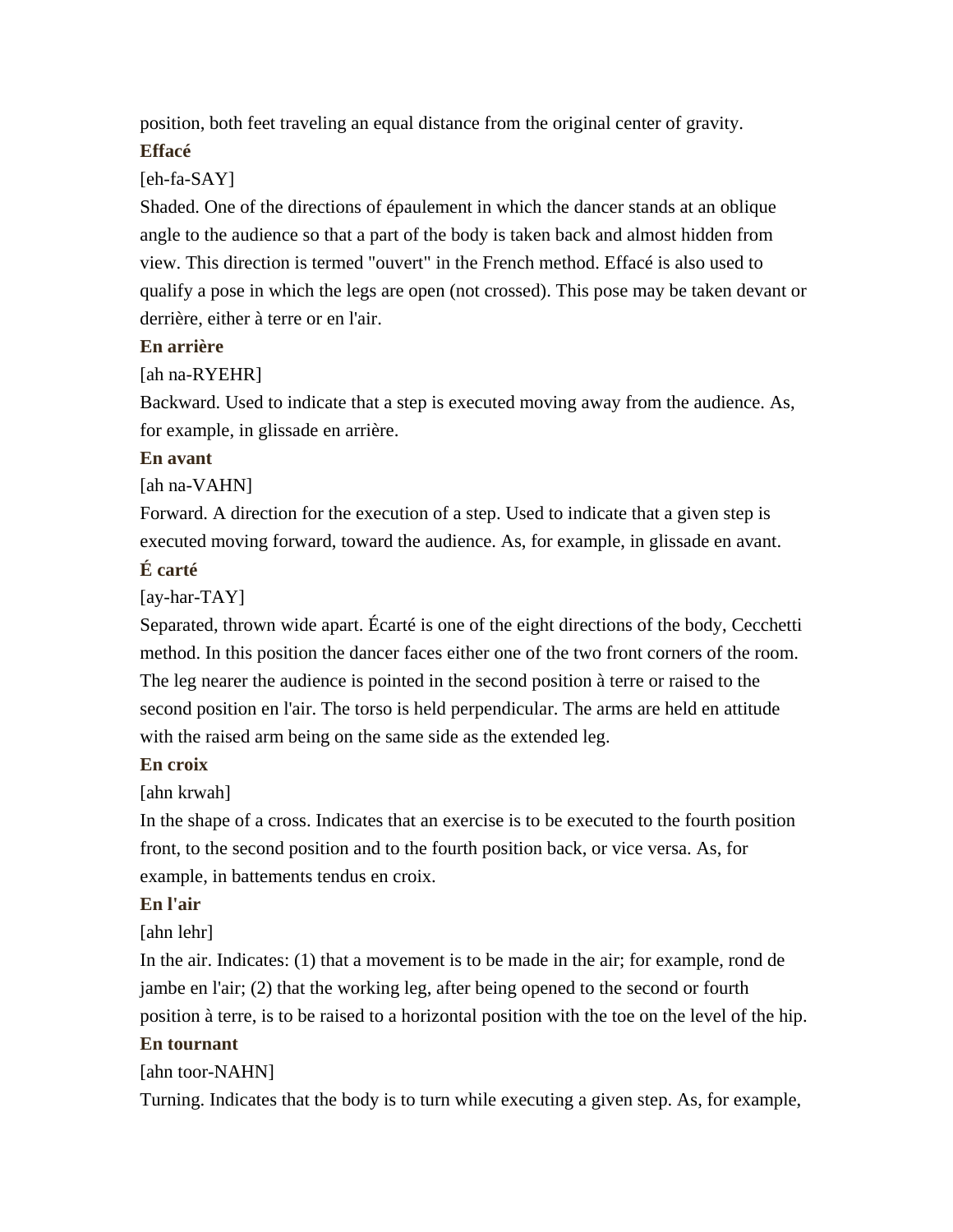in assemblé en tournant.

#### **Entrechat**

#### [ahn-truh-SHAH]

Interweaving or braiding. A step of beating in which the dancer jumps into the air and rapidly crosses the legs before and behind each other. Entrechats are counted from two to ten according to the number of crossings required and counting each crossing as two movements, one by each leg; that is, in an entrechat quatre each leg makes two distinct movements. Entrechats are divided into two general classes: the even-numbered entrechats, or those which land on two feet-- deux, quatre, six, huit and dix-- and the oddnumbered entrechats, or those which land on one foot-- trois, cinq, sept and neuf.

#### **Entrechat six**

[ahn-truh-SHAH seess] Six crossings. Demi-plié in the fifth position R foot front. With a strong jump open the legs, beat the R leg behind the L, open the legs, beat the R leg in front of the L, open the legs and finish in demi-plié in the fifth position R foot back.

#### **É paulement**

[ay-pohl-MAHN]]

Shouldering. The placing of the shoulders. A term used to indicate a movement of the torso from the waist upward, bringing one shoulder forward and the other back with the head turned or inclined over the forward shoulder. The two fundamental positions of épaulement are croisé and effacé. When épaulement is used the position of the head depends upon the position of the shoulders and the shoulder position depends upon the position of the legs. Épaulement gives the finishing artistic touch to every movement and is a characteristic feature of the modern classical style compared to the old French style. Which has little épaulement.

#### **En face**

[ahn fahss]

# Opposite (the audience); facing the audience.

#### **En dedans**

[ahn duh-DAHN]

Inward. In steps and exercises the term en dedans indicates that the leg, in a position à terre or en l'air, moves in a circular direction, counterclockwise from back to front. As, for example, in rond de jambe à terre en dedans. In pirouettes the term indicates that a pirouette is made inward toward the supporting leg.

#### **En dehors**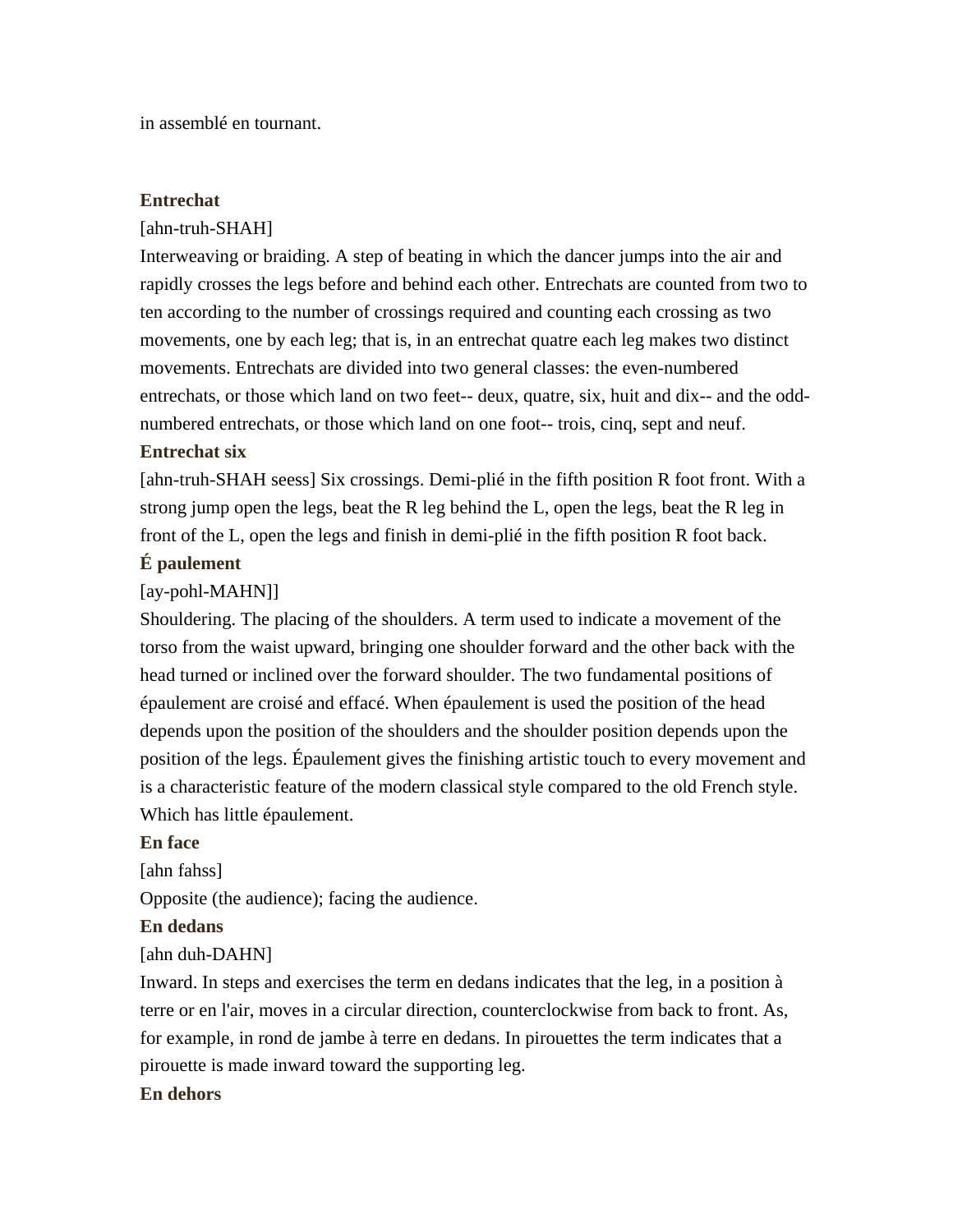#### [ahn duh-AWR]

Outward. In steps and exercises the term en dehors indicates that the leg, in a position à terre or en l'air, moves in a circular direction, clockwise. As, for example, in rond de jambe à terre en dehors. In pirouettes the term indicates that a pirouette is made outward toward the working leg.

#### **Entrechat**

#### [ahn-truh-SHAH]

Interweaving or braiding. A step of beating in which the dancer jumps into the air and rapidly crosses the legs before and behind each other. Entrechats are counted from two to ten according to the number of crossings required and counting each crossing as two movements, one by each leg; that is, in an entrechat quatre each leg makes two distinct movements. Entrechats are divided into two general classes: the even-numbered entrechats, or those which land on two feet - deux, quatre, six, huit and dix - and the oddnumbered entrechats, or those which land on one foot - trois, cinq, sept and neuf.

## **Exercices à la barre**

#### [eg-zehr-SEESS a lah bar]

Exercises at the bar (or barre). A group of exercises performed by the dancer while clasping a bar with one hand. This bar, generally a cylindrical piece of wood is fastened horizontally to the walls of the practice room at a height of about three feet six inches from the floor. Bar exercises, or side practice, are the foundation of classical ballet and are to the dancer what scales are to the pianist. Every ballet lesson begins with these exercises. It is at the bar that the dancer acquires the fundamental training for the attributes he must possess. These exercises are essential for developing the muscles correctly, turning the legs out from the hips and gaining control and flexibility of the joints and muscles. The exercises at the bar can be simple or varied but in general they include the following movements:

- (l) Pliés in the first, second, fourth and fifth positions.
- (2) Battements tendus.
- (3) Battements dégagés.
- (4) Battements fondus.
- (5) Ronds de jambe à terre.
- (6) Battements frappés.
- (7) Adagio.
- (8) Petits battements sur le cou-de-pied.
- (9) Ronds de jambe en l'air.
- (10) Grands battements.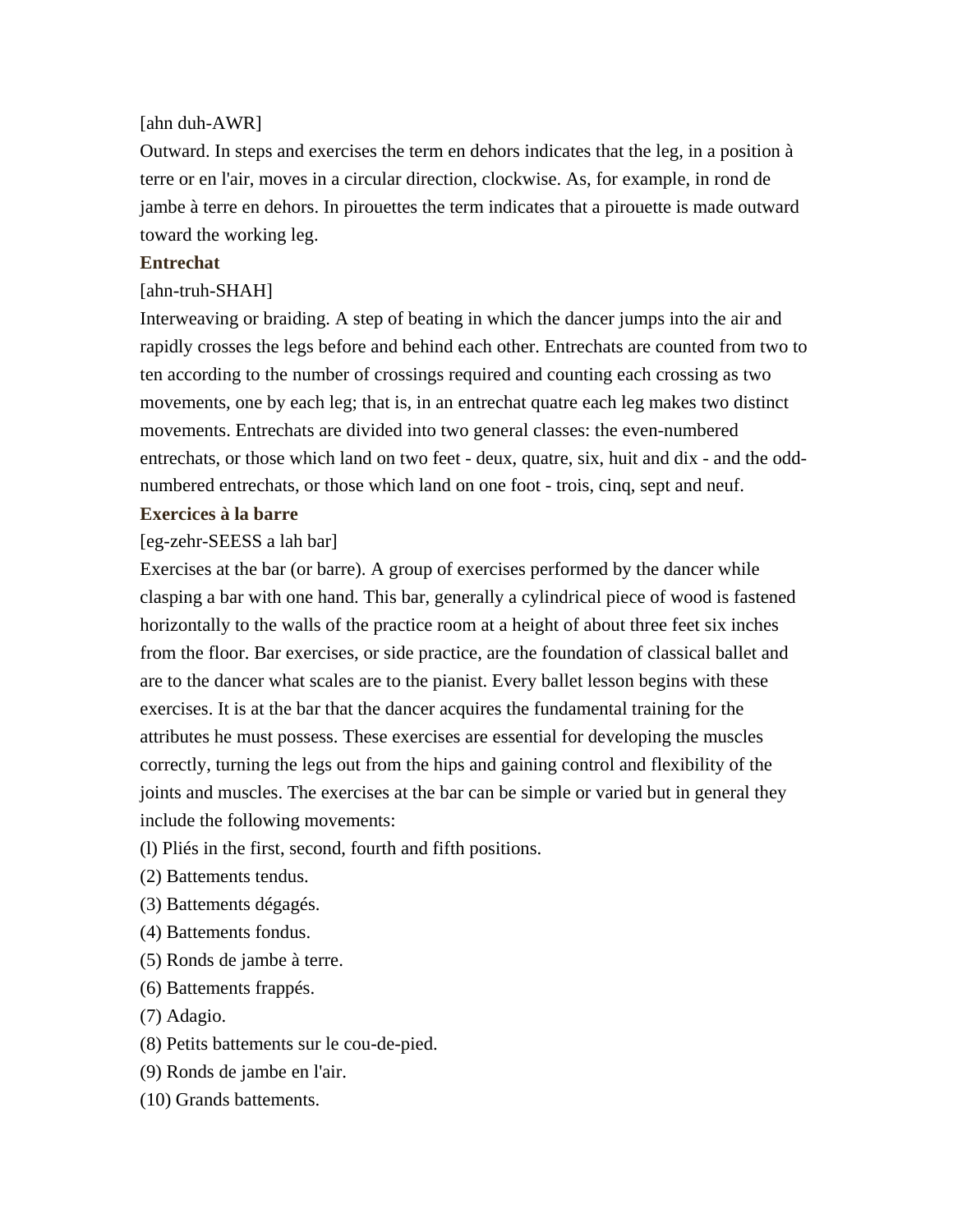#### **Fondu**

#### [fawn-DEW]

Sinking down. A term used to describe a lowering of the body made by bending the knee of the supporting leg. Saint-Leon wrote, "Fondu is on one leg what a plié is on two

#### **Fouetté rond de jambe en tournant**

[fweh-TAY rawn duh zhahnb ahn toor-NAHN]

Whipped circle of the leg turning. This is the popular turn in which the dancer executes a series of turns on the supporting leg while being propelled by a whipping movement of the working leg. The whipping leg should be at hip level, with the foot closing in to the knee of the supporting leg. Fouettés are usually done in a series.

#### **French School**

The French School of ballet began in the court ceremonies of the French monarchs. Louis XIV studied with the famous ballet master Pierre Beauchamp and established the first academy of dancing, known as the Académie Royale de Musique et de Danse, in Paris in 1661. The École de Danse de l'Opéra was founded in 1713 and is now known as the École de Danse du Théâtre National de l'Opéra. Among its most famous ballet masters were Beauchamp, Pécour, Lany, Noverre, G. and A. Vestris, M. and P. Gardel, F. Taglioni, Mazilier, Saint-Léon, Mérante, Staats, Aveline and Lifar. The French School was known for its elegance and soft, graceful movements rather than technical virtuosity. Its influence spread throughout Europe and is the basis of all ballet training.

#### **First position (Première position):**

In this position the feet form one line, heels touching one another.

#### **Fourth position (Quatrième position):**

In the fourth position the placement of the feet is similar to that in the third position, the feet being parallel and separated by the strength of one foot. This is the classical fourth position but it may also be done with the feet in the first position, only separated by the space of one foot. The former is known as quatrième position croisée (crossed fourth position), while the latter is called quatrième position ouverte (open fourth position). Today quatrième position croisée is done with the feet placed as in the fifth position, parallel and separated by the length of one foot, instead of the third position.

#### **Fifth position (Cinquième position):**

In the fifth position, Cecchetti method, the feet are crossed so that the first joint of the big toe shows beyond either heel. In the French and Russian Schools the feet are completely crossed so that the heel of the front foot touches the toe of the back foot and vice versa. |

# **Glissade**

[glee-SAD]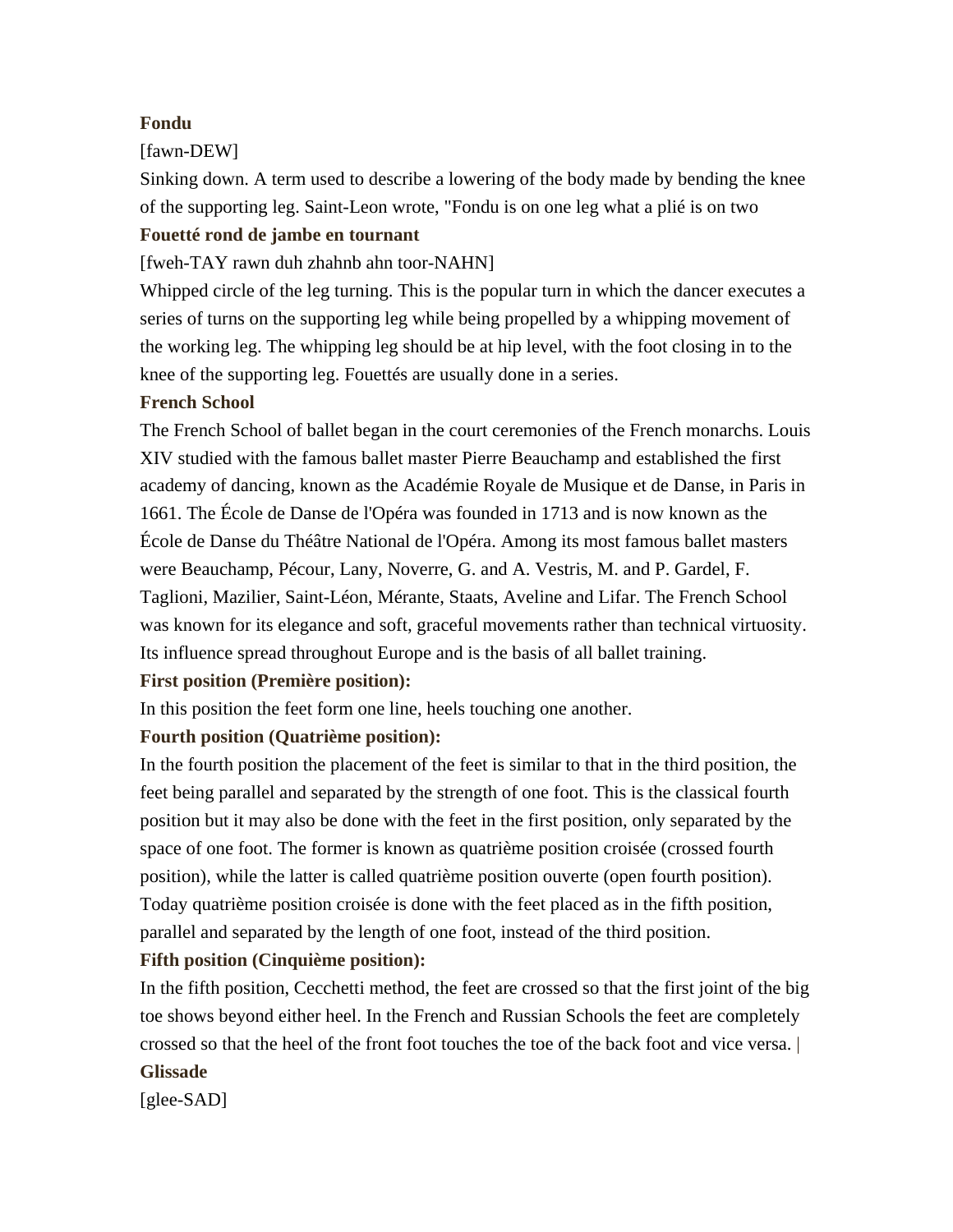Glide. A traveling step executed by gliding the working foot from the fifth position in the required direction, the other foot closing to it. Glissade is a terre à terre step and is used to link other steps. After a demi-plié in the fifth position the working foot glides along the floor to a strong point a few inches from the floor. The other foot then pushes away from the floor so that both knees are straight and both feet strongly pointed for a moment; then the weight is shifted to the working foot with a fondu. The other foot, which is pointed a few inches from the floor, slides into the fifth position in demi-plié.

#### **Grand battement**

### [grahn bat-MAHN]

Large battement. An exercise in which the working leg is raised from the hip into the air and brought down again, the accent being on the downward movement, both knees straight. This must be done with apparent ease, the rest of the body remaining quiet. The function of grands battements is to loosen the hip joints and turn out the legs from the hips. Grands battements can be taken devant, derrière and à la seconde.

#### **Grand assemblé en tournant**

#### [grahn ta-sahn-BLAY ahn toor-NAHN]

Big assemblé, turning. This assemblé is done in the same manner as grand assemblé. It is traveled directly to the side, on a diagonal traveling upstage, in a circle, etc.

#### **Grand battement en cloche**

[grahn bat-MAHN ahn klawsh]

Large battement like a bell. Grands battements en cloche are continuous grands battements executed from the fourth position front or back en l'air to the fourth position back or front en l'air, passing through the first position.

### **Grand jeté**

[grahn zhuh-TAV]

Large jeté. In this step the legs are thrown to 90 degrees with a corresponding high jump.

### **Grand jeté en avant**

[grahn zhuh-TAY ah na-VAHN]

Large jeté forward. The jump is done on the foot which is thrown forward as in grand battement at 90 degrees, the height of the jump depending on the strength of the thrust and the length of the jump depending on the strong push-off of the other leg which is thrust up and back. The dancer tries to remain in the air in a definitely expressed attitude or arabesque and descends to the ground in the same pose.

### **Grand pas de deux**

[grahn pah duh duh]

Grand dance for two. It differs from the simple pas de deux in that it has a definite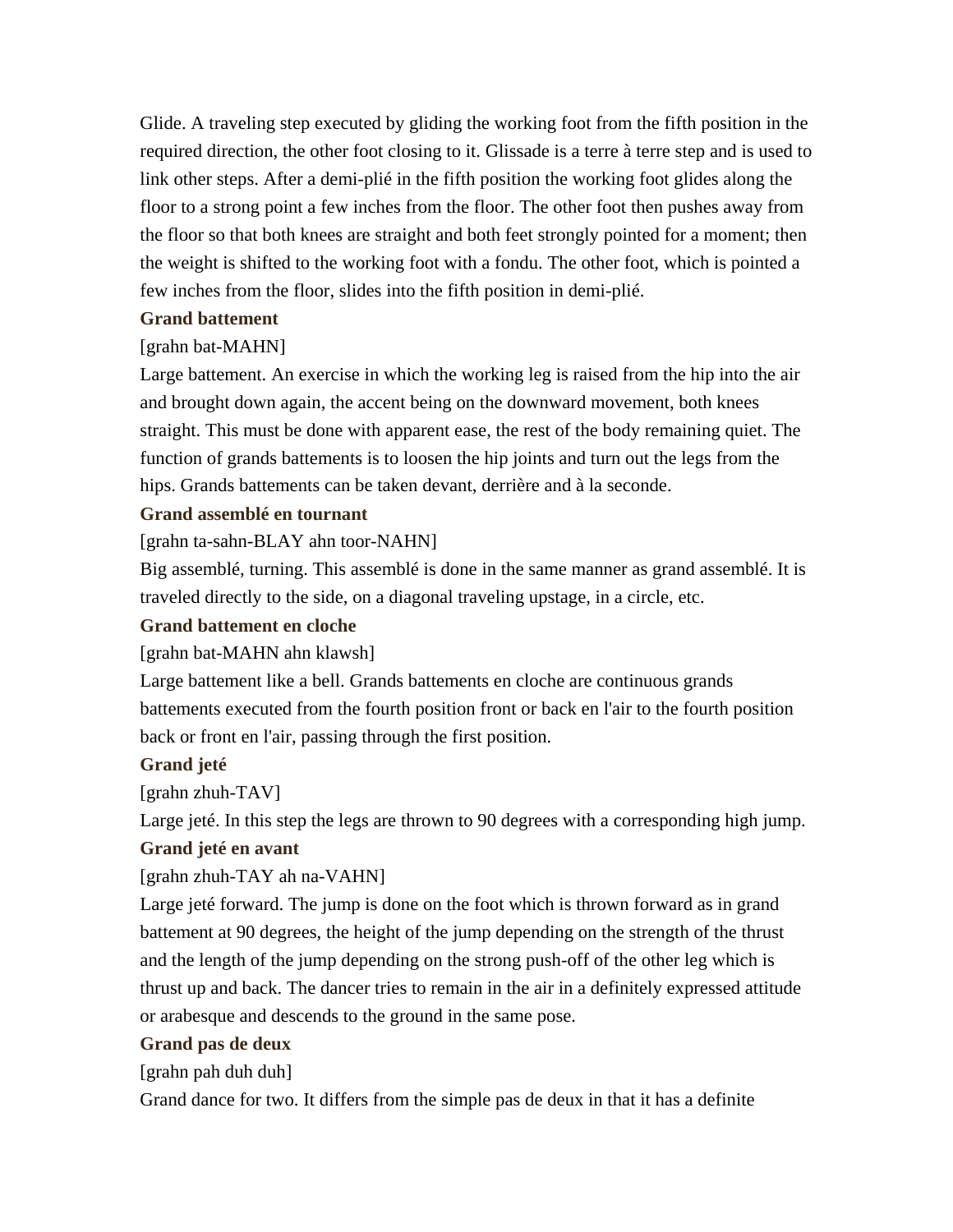structure. As a general rule the grand pas de deux falls into five parts: entrée, adage, variation for the danseuse, variation for the danseur, and the coda, in which both dancers dance together.

#### **Grande pirouette à la seconde**

[grahrul peer-WET a lah suh-GAWND]

Large pirouette in the second position. This pirouette is usually performed by male dancers. It is a series of turns on one foot with the free leg raised to the second position en l'air at 90 degrees.

#### **Grande sissonne ouverte**

#### [grahnd see-SAWN oo-VEHRT]

Big open sissonne. This sissonne is usually performed with high elevation and is done from a demi-plié on both feet and finished on one foot with the other leg raised in the desired pose, such as attitude, arabesque, à la seconde, etc. It is performed en avant, en arrière, de côté, en tournant.

#### **Huit**

Eight.

#### **Italian School**

The Imperial Dancing Academy connected with La Scala in Milan was opened in 1812. Its greatest period began when Carlo Blasis, Italian dancer and teacher, became its director in 1837. Blasis published two textbooks, Treatise on the Art of Dancing and Code of Terpischore, in which he codified his teaching methods and all that was known of ballet technique. These books form the basis of our modern classical training. Blasis trained most of the famous Italian dancers ot the era, and his pupil Giovanni Lepri was the teacher of Enrico Cecchetti, one of the greatest teachers in the history of ballet. It was Cecchetti who brought the Italian School to its peak. The Italian School was known for its strong, brilliant technique and the virtuosity of its dancers, who astonished the audience with their difficult steps and brilliant turns.

#### **Jambe**

[zhahnb] Leg. **Jeté battu** [zhuh-TAY ba-TEW] Jeté beaten. **Jeté entrelacé** [zhuh-TAY ahn-truh-la-SAY]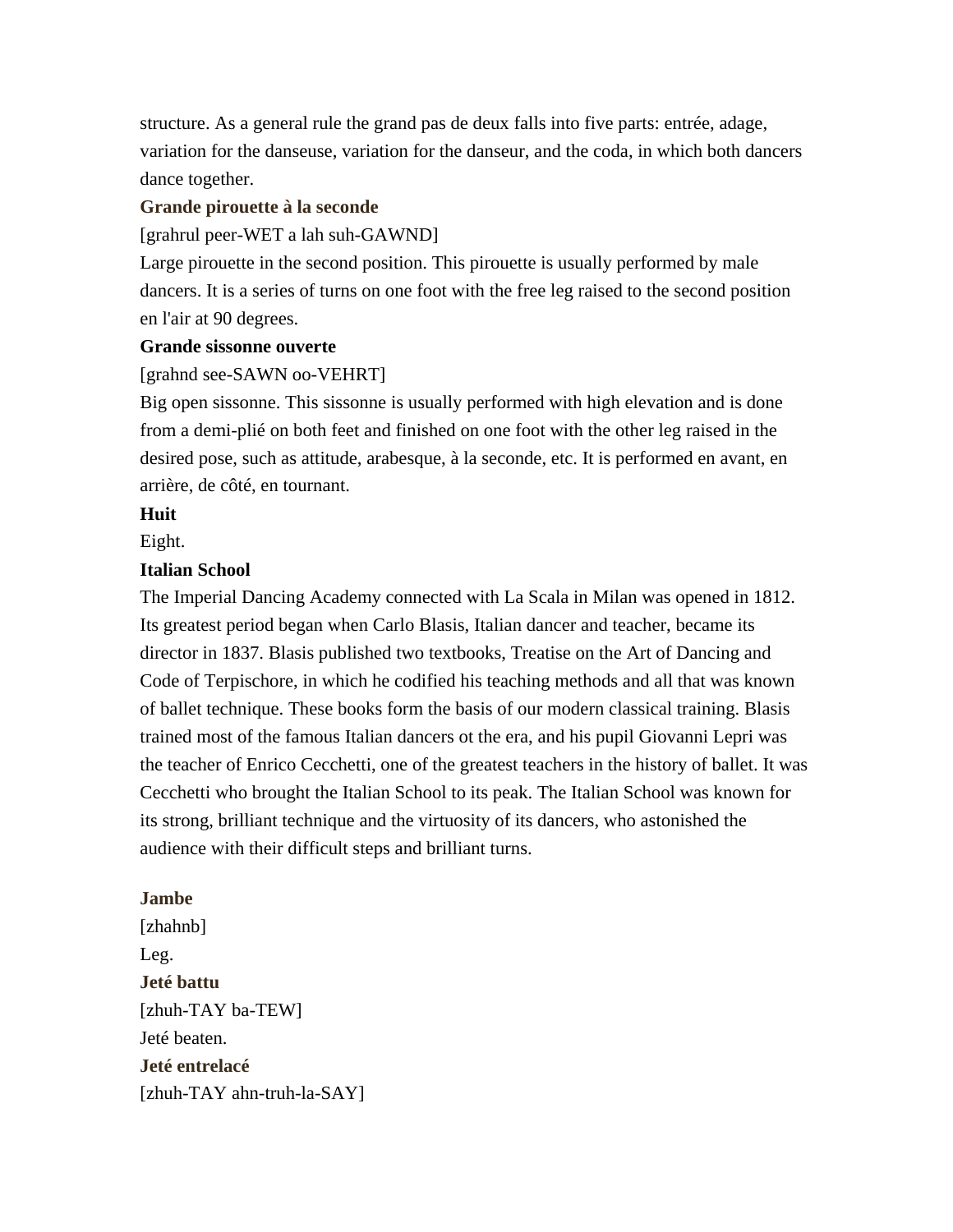Jeté interlaced. A term of the Russian School. This jeté is done in all directions and in a circle. It is usually preceded by a chassé or a pas couru to give impetus to the jump. In the French School this is called "grand jeté dessus en tournant"; in the Cecchetti method, "grand jeté en tournant en arrière."

#### **Labanotation**

This is a system of dance notation invented by the Hungarian-born teacher Rudolf von Laban. This system has been developed and perfected by the Dance Notation Bureau, which was founded in New York in 1940 and introduced the term in 1953. Many ballets have been notated by the Bureau, which has compiled a library of works in Labanotation, including the previous edition of the present book (notated by Allan Miles).

#### **Leçon**

#### [luh-SAWN]

Lesson. The daily class taken by dancers throughout their career to continue learning and to maintain technical proficiency. It consists of exercices à la barre (side practice) followed by exercices au milieu (centre practice), port de bras, pirouette practice and petit and grand allégro.

#### **Mazurka**

A Polish folk dance in 3/4 time , which has been introduced into a number of ballets as a character dance.

#### **Methods**

#### (French: Méthodes [may-TAWD])

Academic ballet as we know it today came into being in the year 1661, when King Louis XIV of France founded the Académie Royale de Musique et de Danse. Although individual Milanese dancing-masters had been renowned since the fifteenth century, the permanent Imperial Dancing Academy connected with La Scala Theatre was not opened until 1812. The Academy at Milan influenced Paris and especially Russia through the rules of education drawn up by Carlo Blasis, who became director of the Academy in 1837 and rapidly made it the centre of ballet activity.

By the middle of the nineteenth century the ballet centres of the world had shifted from Paris and Milan to St. Petersburg and Moscow. The Russian School first derived its technique from France but by the middle of the nineteenth century it had acquired an international aspect through the influence of international artists. From the beginning of the second half of the nineteenth century Russian ballet was dominated by Marius Petipa, a Frenchman, and Christian Johannsen, a Swede. Then in 1874 Enrico Cecchetti, the last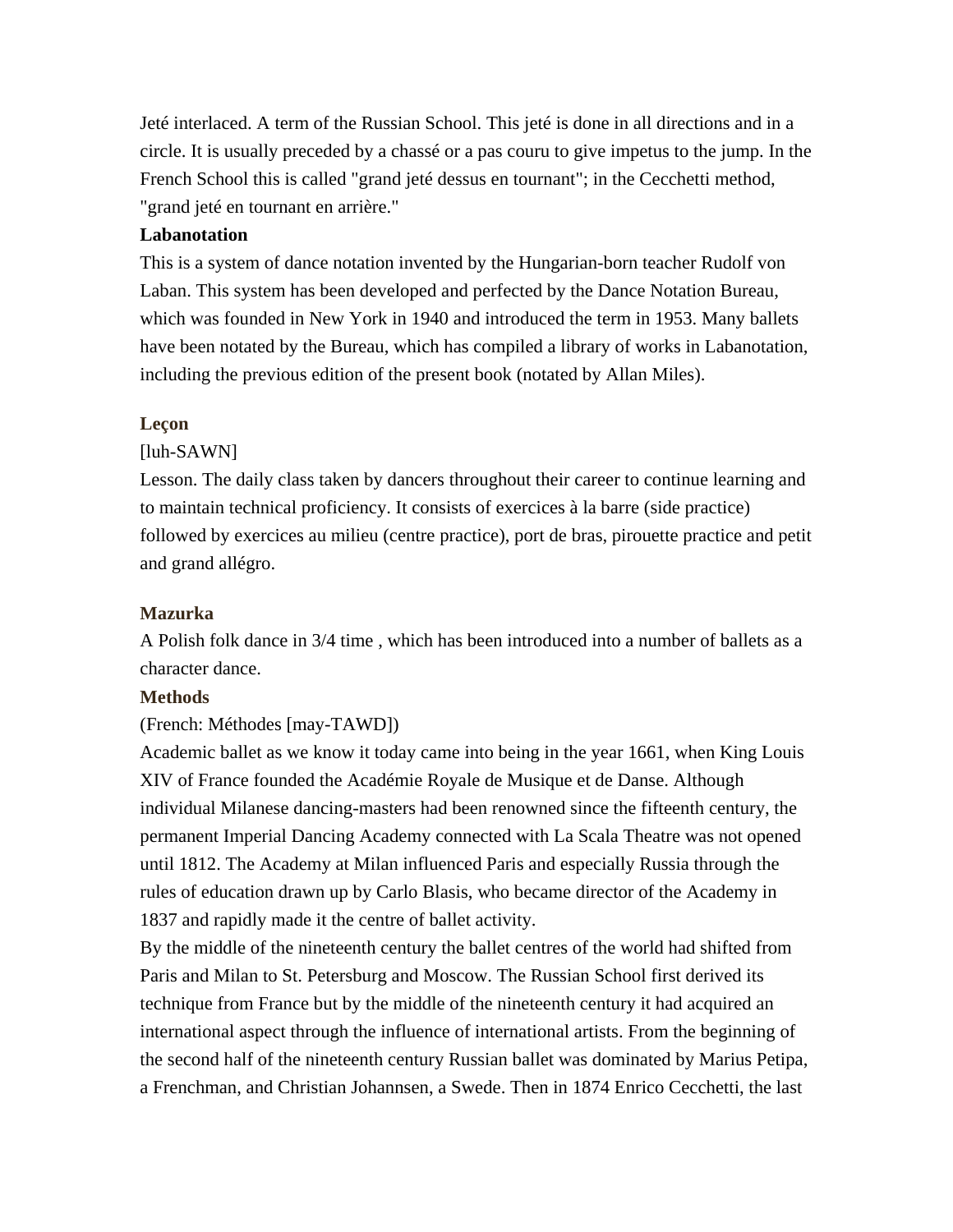great exponent of the Italian School, arrived in Russia. These three men working on generations of Russian dancers developed Russian ballet, making it as much a system as Italian or French ballet. Actually the French method is in the greatest proportion in the Russian School.

### **Mime**

The art of using the face and body to express emotion and dramatic action

# **Neuf**

[nuhf]

Nine.

# **Notation**

There is no universally accepted system of recording the choreography of ballets although many systems of dance notation have been devised by dancers and choreographers. At present, there are two systems of notation in general use, Labanotation and Benesh notation. **Ouvert**

[oo-VEHR]

Open, opened. This may refer to positions (the second and fourth positions of the feet are positions ouvertes), limbs, directions, or certain exercises or steps. In the French School the term is used to indicate a position or direction of the body similar to effacé.

# **Plié**

[plee-AY]

Bent, bending. A bending of the knee or knees. This is an exercise to render the joints and muscles soft and pliable and the tendons flexible and elastic, and to develop a sense of balance.

**Pas Jeté**

[pah zhuh-TAY]

Throwing step. Is brushed into the air and appears to have been thrown.

# **Petit Battement sur le cou-de-pied**

[puh-TEE bat-MAHN sewr luh koo-duh-PYAY]

Small battement on the ankle. This is an exercise at the bar in which the working foot is held sur le cou-de-pied and the lower part of the leg moves out and in

# **Penché**

[pahn-SHAY]

Leaning, inclining. As, for example, in arabesque penchée.

# **Pirouette**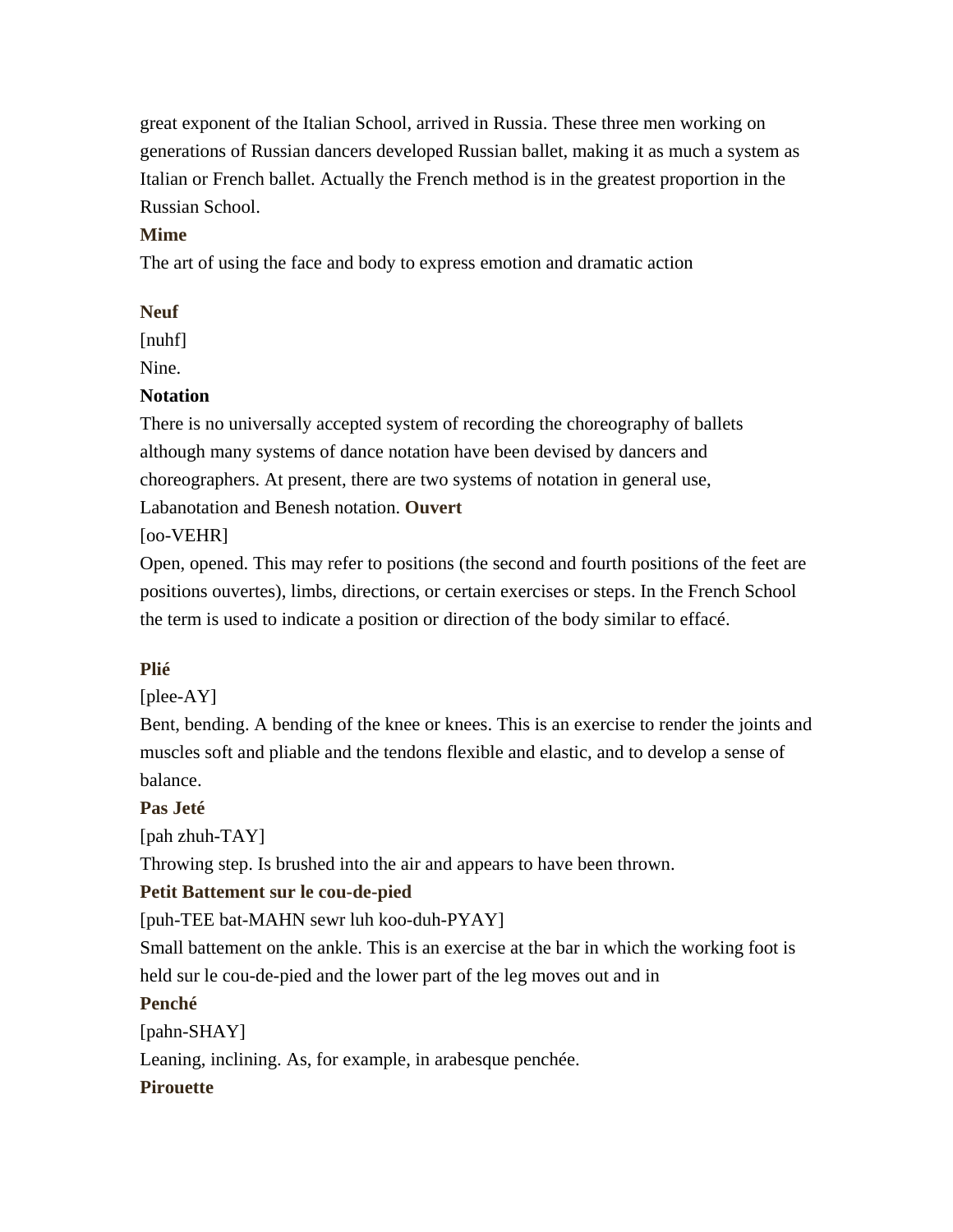### [peer-WET]

Whirl or spin. A complete turn of the body on one foot, on point or demi-pointe. Pirouettes are performed en dedans, turning inward toward the supporting leg, or en dehors, turning outward in the direction of the raised leg.

# **Piqué**

[pee-KAY]

Pricked, pricking.

# **Pirouette piquée**

[peer-WET pee-KAY]

Pricked pirouette. This is a pirouette in which the dancer steps directly onto the point or demi-pointe with any given position. This turn is executed either en dedans or en dehors.

# **Petit jeté**

[puh-TEE zhuh-TAY]

Small jeté. From a demi-plié in the fifth position the working foot glides along the floor until it reaches a position à la demi-hauteur. The supporting foot springs from the floor and the landing is made in fondu on the working leg with the other foot extended in the air or sur le cou-de-pied.

### **Pas de bourrée**

[pah duh boo-RAY]

Bourrée step.

### **Pas de bourrée couru**

[pah duh boo-RAY koo-REW]

Pas de bourrée, running.

### **Pas de chat**

[pah duh shah]

Cat's-step. The step owes its name to the likeness of the movement to a cat's leap.

### **Pas ballonné**

[pah ba-law-NAY]

Ball-like or bouncing step. A step in which the dancer springs into the air extending one leg to the front, side or back and lands with the extended leg either sur le cou-de-pied or retiré.

### **Porté**

[pawr-TAY]

Carried. Refers either to a step which is traveled in the air from one spot to another (such as assemblé dessus porté) or to the carrying of a danseuse by a danseur.

### **Polonaise**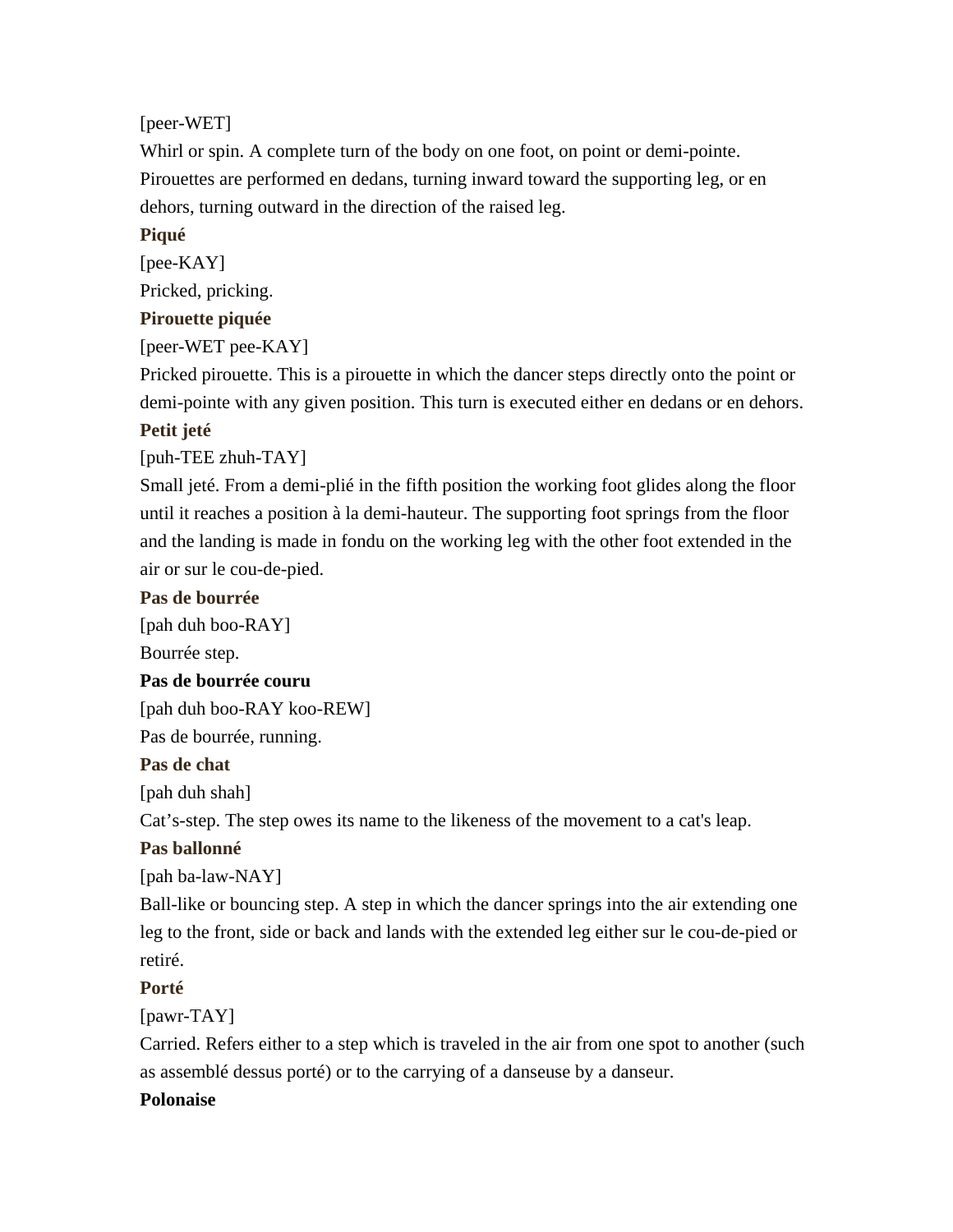A processional dance in 3/4 time with which the court ballets of the seventeenth century were opened. It may be seen today in such ballets as The Sleeping Beauty and Swan Lake. The polonaise is a march in which two steps are taken forward on the demi-pointes and then the third step is taken flat with the supporting knee bent in fondu and the other leg raised in front.

#### **Première**

[pruh-MYAY] First.

#### **Quatre**

[KA-truh] Four. **Quatrième** [ka-tree-EM] Fourth. | **Quatre** [KA-truh] Four. **Quatrième** [ka-tree-EM] Fourth. **Sauté**

[soh-TAY]

Jumped, jumping. In all jumping movements the tips of the toes should be the first to reach the ground after the jump, then the sole of the foot followed by the heel. In rising from the ground the foot moves in the reverse order.

### **Saut de basque**

[soh duh bask]

Basque jump. A traveling step in which the dancer turns in the air with one foot drawn up to the knee of the other leg.

Second position (Seconde position):

The feet are on the same line but with a distance of about one foot between the heels.

**Sept**

[set]

Seven.

Sickling

This term is used for a fault in which the dancer turns his or her foot in from the ankle, thereby breaking the straight line of the leg.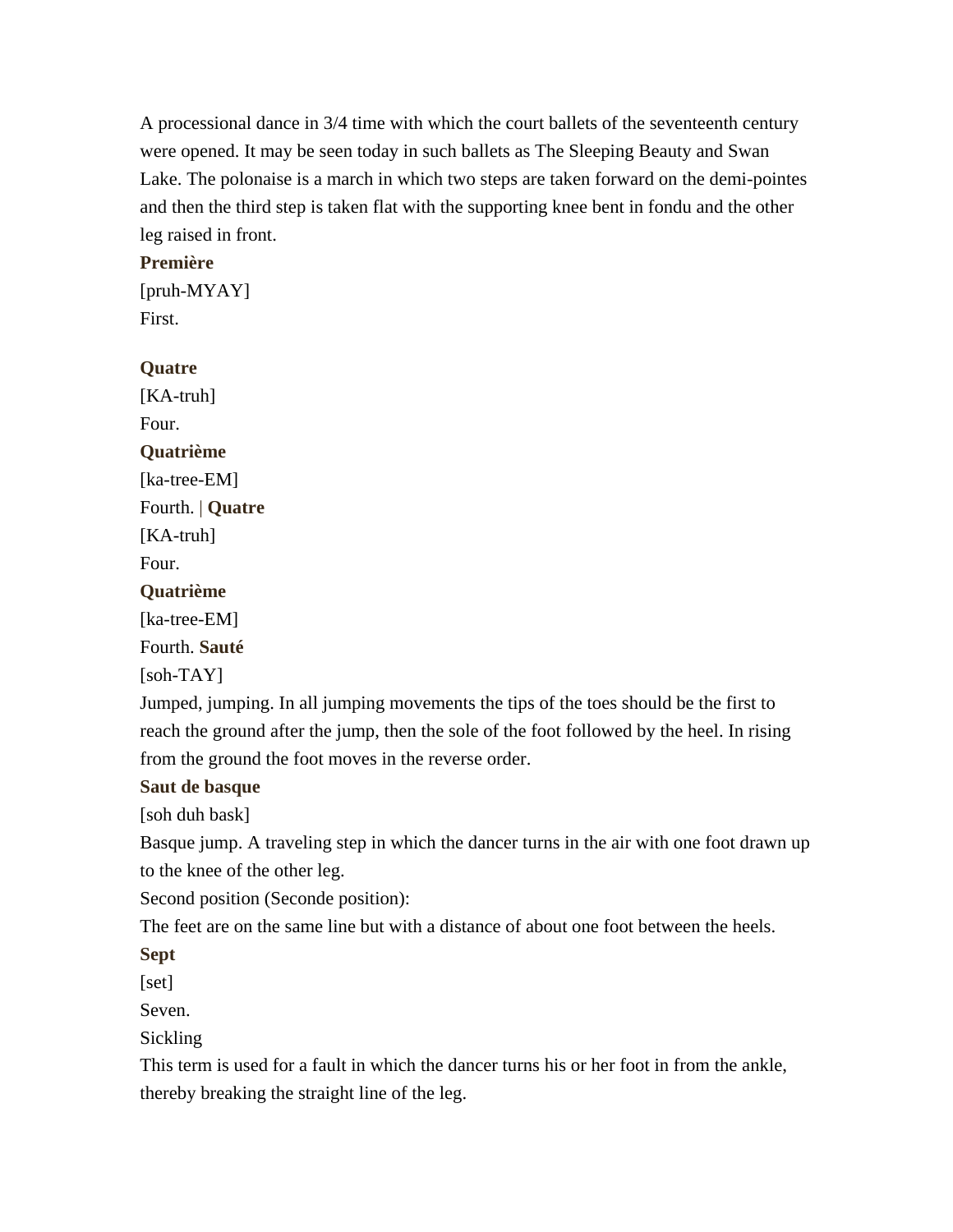#### **Sissonne**

#### [see-SAWN]

Sissonne is named for the originator of the step. It is a jump from both feet onto one foot with the exception of sissonne fermée, sissonne tombée and sissonne fondue, which finish on two feet. Sissonne may be performed petite or grande.

#### **Sissonne fermée**

#### [see-SAWN fehr-MAY]

Closed sissonne. A step of low elevation performed to a quick tempo. This sissonne finishes on two feet with the working foot gliding along the floor into the demi-plié in the fitth position. It may be performed en avant, en arrière and de côté in all directions, such as croisé, effacé, écarté, etc.

#### **Six**

[seess]

Six.

#### **Sur les demi-pointes**

[sewr lay duh-mee-PWENT]

On the half-points. Indicates that the dancer is to stand high on the balls of the feet and under part of the toes. Also used in the singular, "sur la demi-pointe".

#### **Sur les pointes**

[sewr lay pwent]

On the points. The raising of the body on the tips of the toes. Also used in the singular, "sur la pointe." First introduced in the late 1820s or early 1830s at the time of Taglioni. There are three ways of reaching the points, by piqué, relevé or sauté.

#### **Supporting leg**

A term used by dancers and teachers for the leg, which supports the body so that the working leg is free to execute a given movement**Temps lié sur les pointes**

[tahn Iyay sewr lay pwent]

Connected movement on the points.

**The Gateway** (first position)

This is a position of the arms in which the arms are held rounded in front of the body with the fingertips on a level with the bottom of the breastbone. The backs of the hands face outward with the arms rounded so that the elbows are a little below the shoulders and the wrists a little below the elbows with the point of the elbows imperceptible. This position corresponds to the fifth position en avant of the Cecchetti method and the first position of the Russian and French Schools. When the arms are raised from a low position to a high one, the arms generally pass through the gateway.